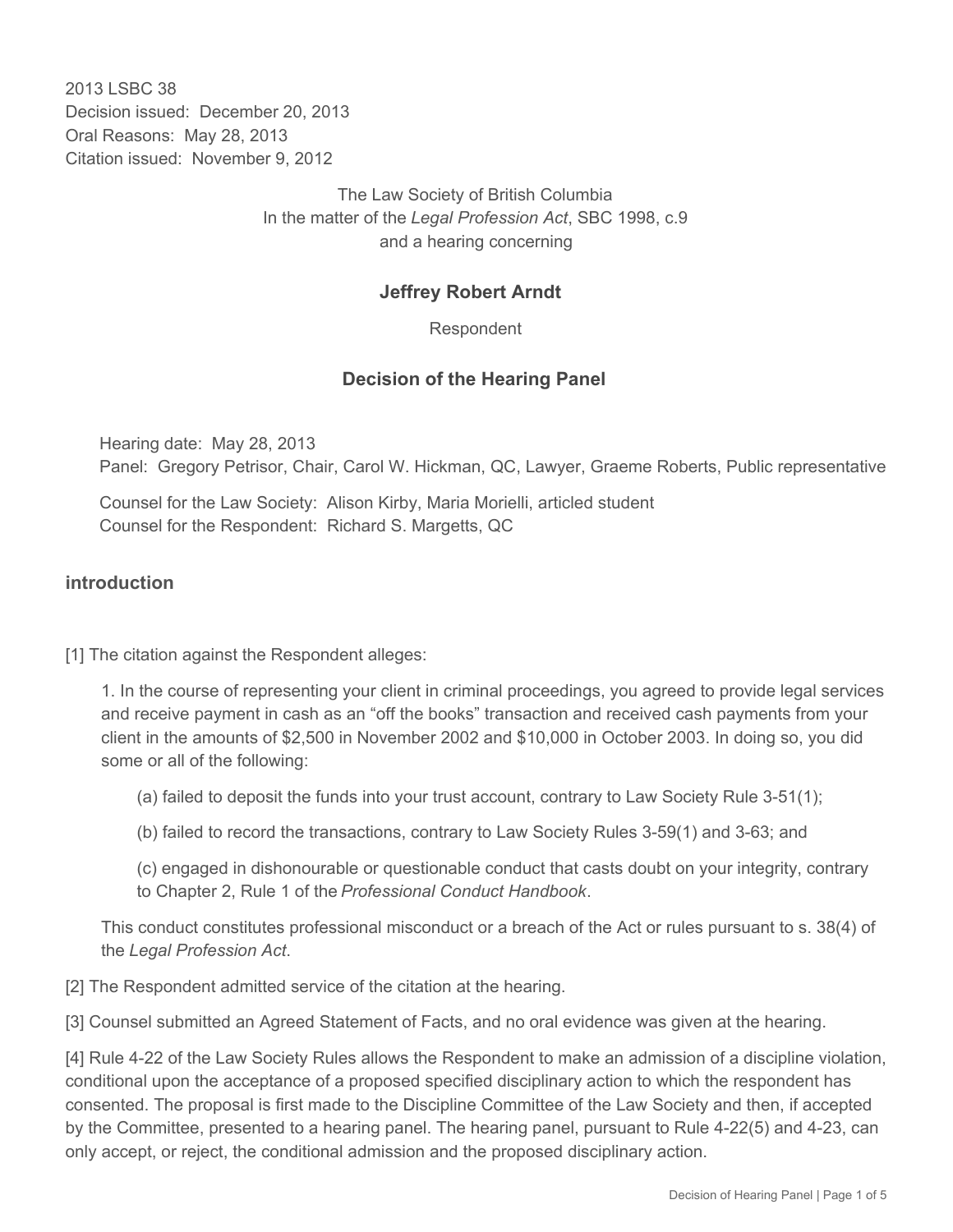[5] The Respondent conditionally admitted:

(a) the facts alleged in the citation, and laid out in more detail in the Agreed Statement of Facts; and

(b) the conduct admitted to constitutes professional misconduct,

and proposed, pursuant to Rule 4-22, that he pay:

(a) a fine in the amount of \$7,500 by October 30, 2013; and

(b) costs in the amount of \$2,000 by October 30, 2013.

[6] In this case, the Panel accepted the Respondent's conditional admission of professional misconduct as alleged, and the proposed disciplinary action. We also accepted counsel's suggestion that we make an Order preventing disclosure of certain information. Following the hearing, we gave our oral decision, and advised that we would deliver written reasons. These are our reasons.

# **Facts**

[7] Jeffrey Arndt was called to the British Columbia bar on May 14, 1979. He practises predominantly in the area of criminal law.

[8] Mr. Arndt failed to file income tax returns for the years 1996 through 2002. The Canada Customs and Revenue Agency ("CCRA") estimated that Mr. Arndt owed between \$360,000 and \$500,000 in unpaid taxes. Mr. Arndt was charged in October of 2001 with eight counts of failing to comply with the Income Tax Act. He was the subject of collection efforts, including the garnishment of his and his law corporation's general bank accounts, between 2001 and 2004.

[9] On or about March 21, 2002, Mr. Arndt was retained by a client in respect of criminal charges brought against the client. On or about May 3, 2002, Mr. Arndt agreed with the client that the money paid by the client in that transaction would be kept "off the books" in order to avoid (quoting from the Agreed Statement of Facts):

(a) billing, collecting, and remitting any PST and GST owed for the services;

(b) including the amount in income on Mr. Arndt's personal or law corporation's income tax filings; and

(c) collection proceedings brought by CCRA under various certificates of unpaid taxes issued against Mr. Arndt.

[10] In approximately early November, 2002, Mr. Arndt accepted \$2,500 in cash from the client. Mr. Arndt acknowledged receipt of the funds on the back of a business card. He did not deposit the funds into a pooled trust account but placed the cash in a desk drawer. He did not record the transaction in his trust account records, or on a separate client trust ledger, or in his general account records.

[11] On or about November 8, 2002, Mr. Arndt attended a preliminary inquiry on behalf of the client, and billed the client \$2,500. The statement of account acknowledged the \$2,500 as having been paid. Mr. Arndt maintains it was only after he rendered his bill that he used the funds to pay personal and business expenses. In any event, the funds were used by Mr. Arndt.

[12] Mr. Arndt did not bill, collect or remit GST or PST in respect of the November 8, 2002 bill, and did not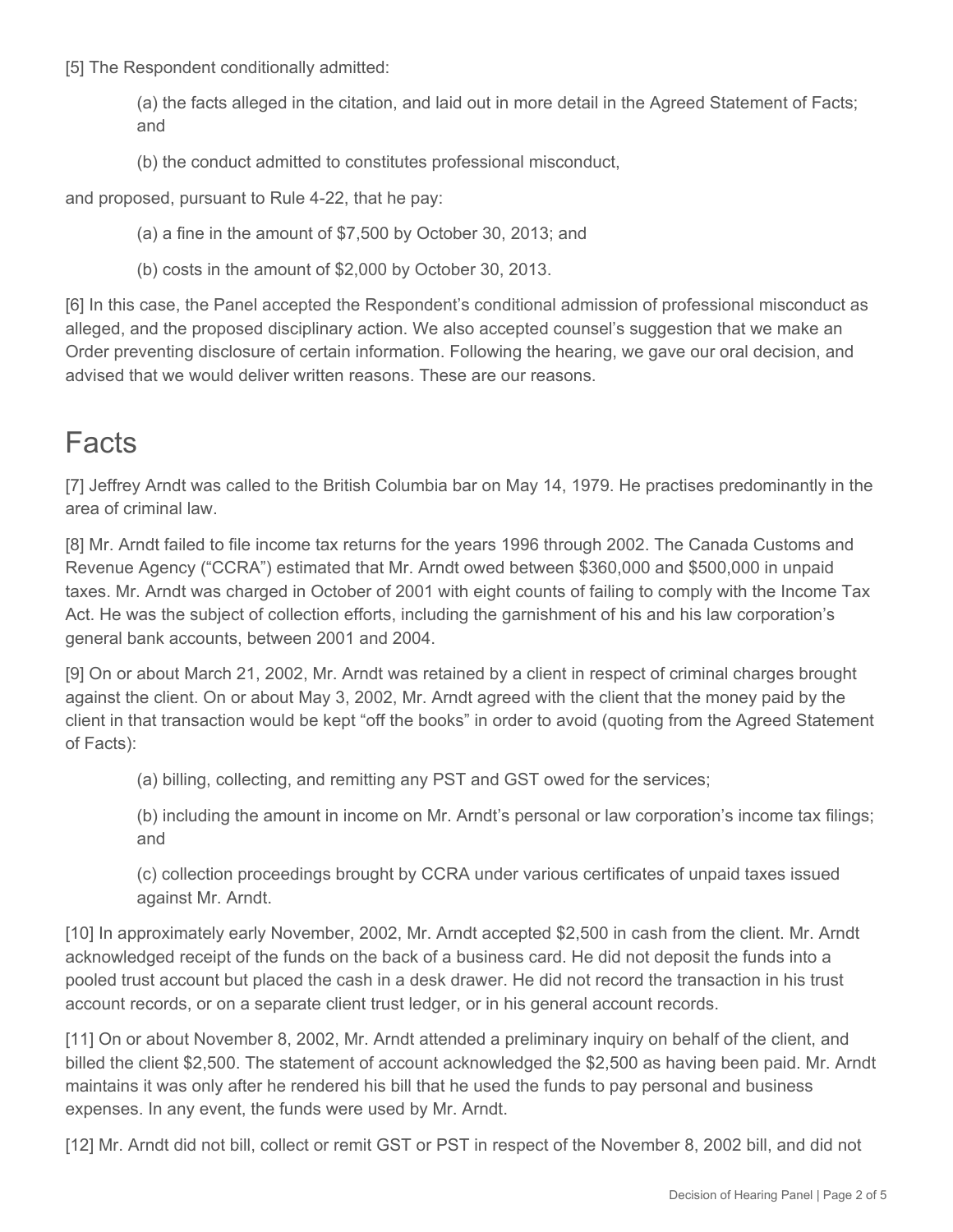report the \$2,500 as income for tax purposes.

[13] On January 16, 2003, Mr. Arndt pleaded guilty to two of the charges against him. In May, 2003, he was served with a Writ of Seizure and Sale for assets of his law corporation, and was also served with attachment Orders for bank accounts of his law corporation. That same month, Mr. Arndt informed the Law Society of his financial difficulties.

[14] In or about May, 2003, Mr. Arndt and the client negotiated a flat fee of \$10,000 for services in connection with a criminal trial and sentencing.

[15] On May 31, 2003, Mr. Arndt filed a Notice of Insolvency with the Superintendant of Bankruptcy. In August, 2003, he filed estimated income tax returns for the years 1996 to 2002.

[16] On or about October 23, 2003, Mr. Arndt accepted \$10,000 cash from the client. As before, Mr. Arndt acknowledged receipt of the funds on the back of a business card. As before, he did not place the cash into a pooled trust account, but placed it in a desk drawer. Again, he did not record the transaction in his trust account records, or on a separate client trust ledger, or in his general account records.

[17] On or about October 27, 2003, Mr. Arndt negotiated a plea bargain on behalf of the client. On or about October 28, 2003, Mr. Arndt billed the client a flat fee of \$10,000 for services rendered. The statement of account acknowledged the \$10,000 as having been paid. Mr. Arndt maintains it was only after he rendered his bill that he used the funds to pay personal and business expenses. In any event, he used the funds.

[18] Mr. Arndt did not bill, collect, or remit GST or PST in respect of the October 28, 2003 bill, and did not report the \$10,000 as income for tax purposes.

[19] On December 11, 2003, Mr. Arndt made a proposal of Insolvency to CCRA. That proposal was eventually approved by the Court. On April 1, 2004, Mr. Arndt pleaded guilty to the remaining six charges brought against him under the *Income Tax Act*.

[20] Between May, 2004 and May, 2009, Mr. Arndt provided various legal services to the client in respect of six separate matters without rendering a bill to the client to avoid a review of the "off the books" transactions from 2002 and 2003.

[21] On October 3, 2011, the client made a complaint to the Law Society against Mr. Arndt. In the course of the investigation, Mr. Arndt raised the "off the books" transactions that eventually led to the issuance of the citation against him. Counsel for the Law Society advised that, if not for Mr. Arndt's raising of those matters, they would not have come to the attention of the Law Society.

## **DISCUSSION**

[22] As stated above, the only actions open to the Hearing Panel are to accept the Respondent's conditional admission and the proposed disciplinary action, or to reject them.

[23] The test for determining whether or not specific conduct constitutes professional misconduct, is:

whether the facts as made out disclose a marked departure from that conduct the Law Society expects of its members; if so, it is professional misconduct,

as stated in *Law Society of BC v. Martin*, 2005 LSBC 16 at paragraph [171], and subsequently endorsed by a Review Panel in *Re: Lawyer 12*, 2011 LSBC 35 at paragraphs [8] and [42].

[24] The facts in this case amply support a finding that the Respondent's actions constitute professional misconduct. Accordingly, we make that finding. The Respondent failed to follow Law Society Rule 3-51(1)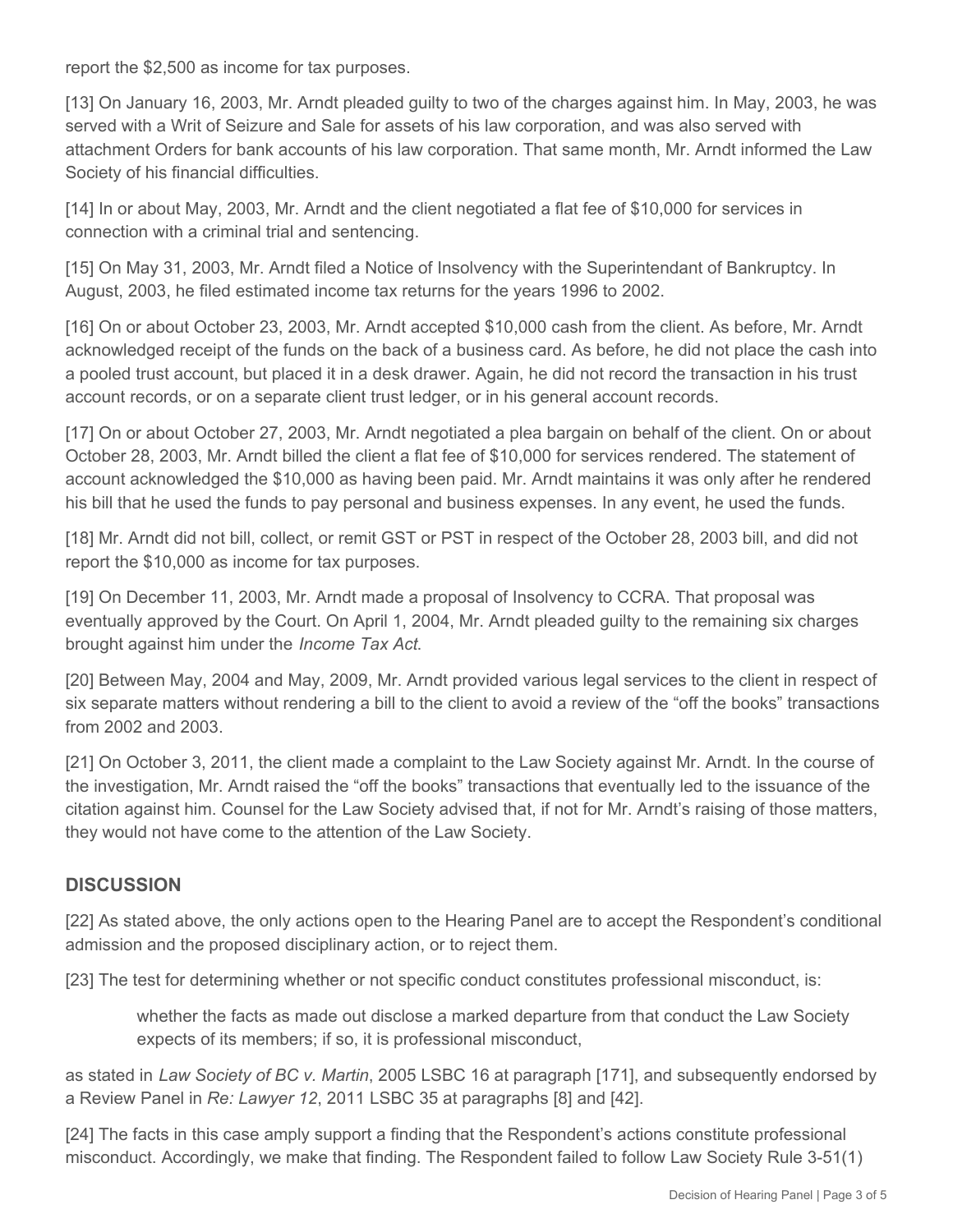regarding the handling of funds and Rule 3-63 regarding the recording of transactions. He also, by participating in "off the books" transactions to avoid tax consequences and collection efforts, engaged in dishonourable or questionable conduct that casts doubt on his integrity.

# Disciplinary Action

[25] The misconduct of the Respondent occurred in two separate transactions. The misconduct involved multiple breaches of Law Society Rules and tax laws. The Respondent engaged in the misconduct for personal gain, to avoid tax reporting and payment as well as to avoid collection efforts. The Respondent is a senior member of the bar. Those are all aggravating factors.

[26] The Respondent's misconduct did not harm his client. The Respondent brought his misconduct to the attention of the Law Society staff, and admitted professional misconduct. The misconduct specified in the citation happened more than 10 years ago, and there is no suggestion that the Respondent has any professional conduct history arising from his actions since. Those are mitigating factors.

[27] Counsel for the Respondent provided several extremely positive letters of reference concerning the Respondent from other members of the bar. In those letters, the Respondent is described as an invaluable resource, professional, courteous, compassionate, knowledgeable, reliable, honest, responsible, and diligent.

[28] Counsel for the Law Society provided a number of authorities for our consideration in respect of the proposed disciplinary action. The disciplinary action imposed in each of those was:

(a) a reprimand, a \$7,500 fine and costs to be assessed in *Law Society of BC v. Greig*, 2005 LSBC 20;

(b) a \$2,000 fine and costs of \$2,500 in *Law Society of BC v. Hendery*, 2005 LSBC 25;

(c) a reprimand, a \$1,500 fine, and costs of \$2,000 in *Law Society of BC v. Murray*, 2006 LSBC 47; and

(d) a \$3,000 fine and costs of \$1,500 in *Law Society of BC v. Wittmann*, 2008 LSBC 24.

[29] In *Law Society of BC v. Rai*, 2011 LSBC 02, the single Bencher panel, in describing the process under Law Society Rule 4-22, stated at paragraph [8]:

This same approach allows the Discipline Committee of the Law Society and the Respondent to craft creative and fair settlements. At the same time, it protects the public by ensuring that the proposed disciplinary action is within the range of fair and reasonable disciplinary actions. In other words, a degree of deference should be given to the parties to craft a disciplinary action. However, if the disciplinary action is outside of the range of what is fair and reasonable in all the circumstances, then the Panel should reject the proposed disciplinary action in the public interest.

[30] Similarly, the hearing panel in *Law Society of BC v. Batchelor*, 2013 LSBC 09 states at paragraph 37:

Deference should be given to the recommendation to accept the proposed disciplinary action if it is within the range of a fair and reasonable disciplinary action in all the circumstances.

[31] The proposed disciplinary action is, in this case, within the range established by the authorities cited, and addresses the aggravating and mitigating factors discussed above. The sanction is significant enough